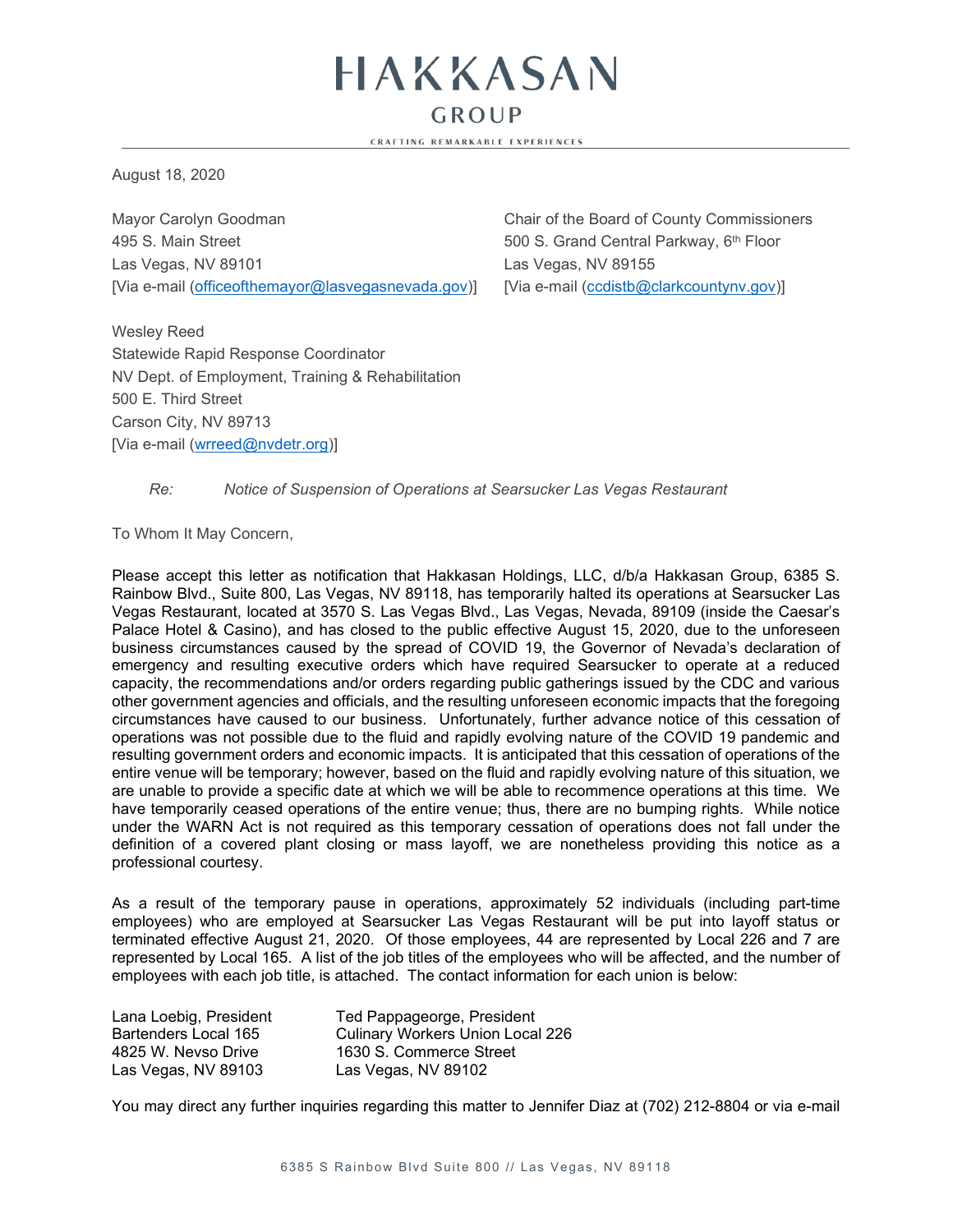## HAKKASAN **GROUP**

**CRAFTING REMARKABLE EXPERIENCES** 

at [jdiaz@hakkasangroup.com.](mailto:jdiaz@hakkasangroup.com)

Very truly yours,

Hakkasan Group

Encl.